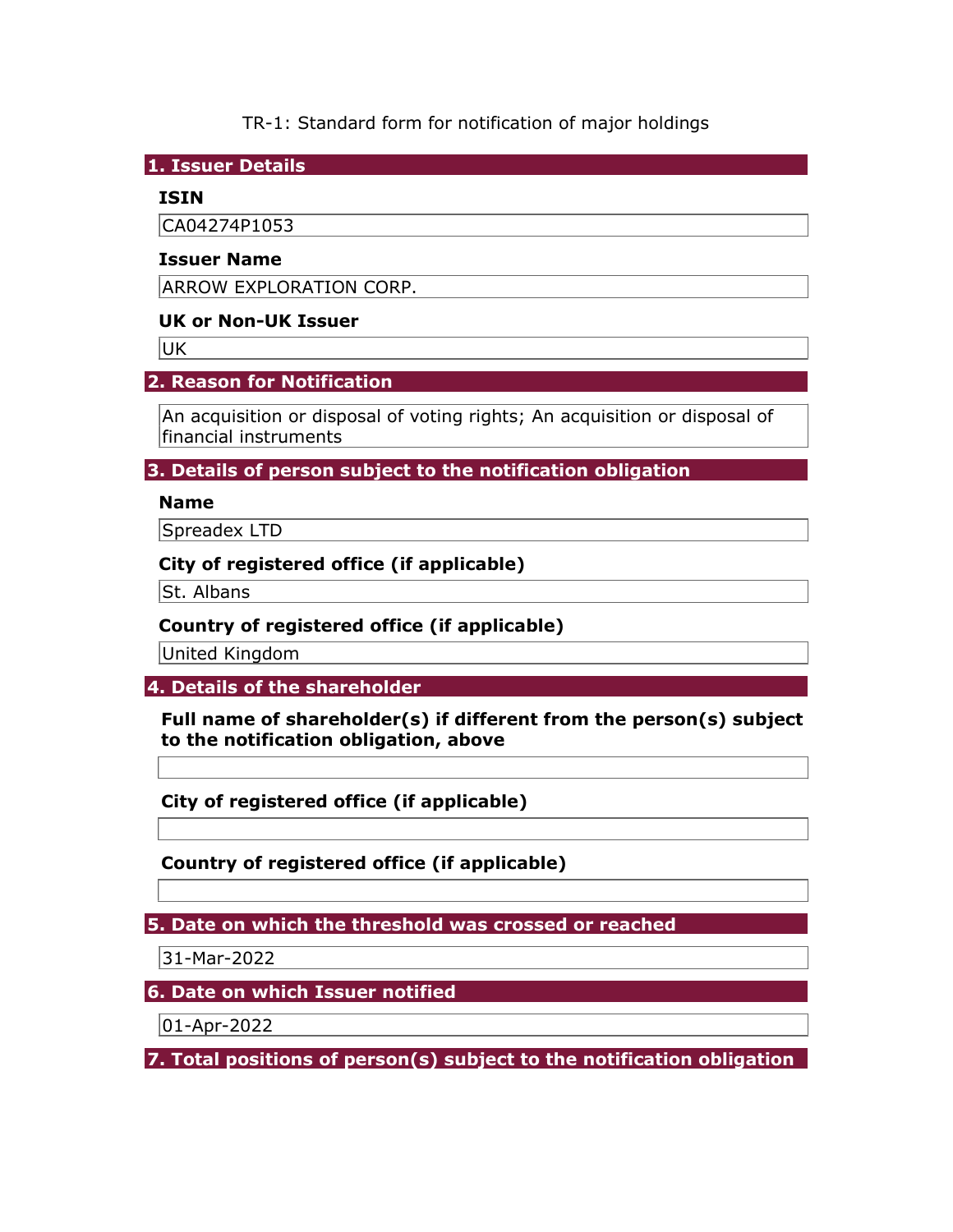|                                                                                          | % of voting<br>rights attached<br>to shares (total<br>of $8.A$ ) | % of voting rights<br>through financial<br>instruments (total<br>of $8.B 1 + 8.B 2)$ | <b>Total of both</b><br>in $% (8.A +$<br>8.B) | <b>Total number of</b><br>voting rights<br>held in issuer |
|------------------------------------------------------------------------------------------|------------------------------------------------------------------|--------------------------------------------------------------------------------------|-----------------------------------------------|-----------------------------------------------------------|
| Resulting<br>situation on the<br>date on which<br>threshold was<br>crossed or<br>reached | 2.560800                                                         | 3.336500                                                                             | 5.897300                                      | 12362159                                                  |
| Position of<br>previous<br>notification (if<br>applicable)                               | 2.885200                                                         | 3.861200                                                                             | 6.746400                                      |                                                           |

### 8. Notified details of the resulting situation on the date on which the threshold was crossed or reached

### 8A. Voting rights attached to shares

| <b>Class/Type of</b><br>shares ISIN<br>code(if possible) | Number of direct<br>voting rights<br>(DTR5.1) | voting rights<br>(DTR5.2.1) | Number of indirect % of direct voting<br>rights (DTR5.1) | $\%$ of indirect<br>voting rights<br>(DTR5.2.1) |
|----------------------------------------------------------|-----------------------------------------------|-----------------------------|----------------------------------------------------------|-------------------------------------------------|
| CA04274P1053                                             | 5368108                                       |                             | 2.560800                                                 |                                                 |
| Sub Total 8.A                                            | 5368108                                       |                             | 2.560800%                                                |                                                 |

# 8B1. Financial Instruments according to (DTR5.3.1R.(1) (a))

| <b>Type of financial</b><br>instrument | <b>Expiration date</b> | <b>Exercise/conversion</b><br>period | <b>Number of voting</b><br>rights that may be<br>acquired if the<br>instrument is<br>exercised/converted | % of voting<br>rights |
|----------------------------------------|------------------------|--------------------------------------|----------------------------------------------------------------------------------------------------------|-----------------------|
| CFD/Spreadbet                          |                        |                                      | 6994051                                                                                                  | 3.336500              |
| Sub Total 8.B1                         |                        |                                      | 6994051                                                                                                  | 3.336500%             |

### 8B2. Financial Instruments with similar economic effect according to (DTR5.3.1R.(1) (b))

| <b>Type of</b><br>financial<br>instrument | <b>Expiration</b><br>date | Exercise/conversion<br>period | <b>Physical or cash</b><br>settlement | Number of<br>votina riahts | $\mathcal{O}_0$ of voting<br><b>rights</b> |
|-------------------------------------------|---------------------------|-------------------------------|---------------------------------------|----------------------------|--------------------------------------------|
| Sub Total 8.B2                            |                           |                               |                                       |                            |                                            |

### 9. Information in relation to the person subject to the notification obligation

1. Person subject to the notification obligation is not controlled by any natural person or legal entity and does not control any other